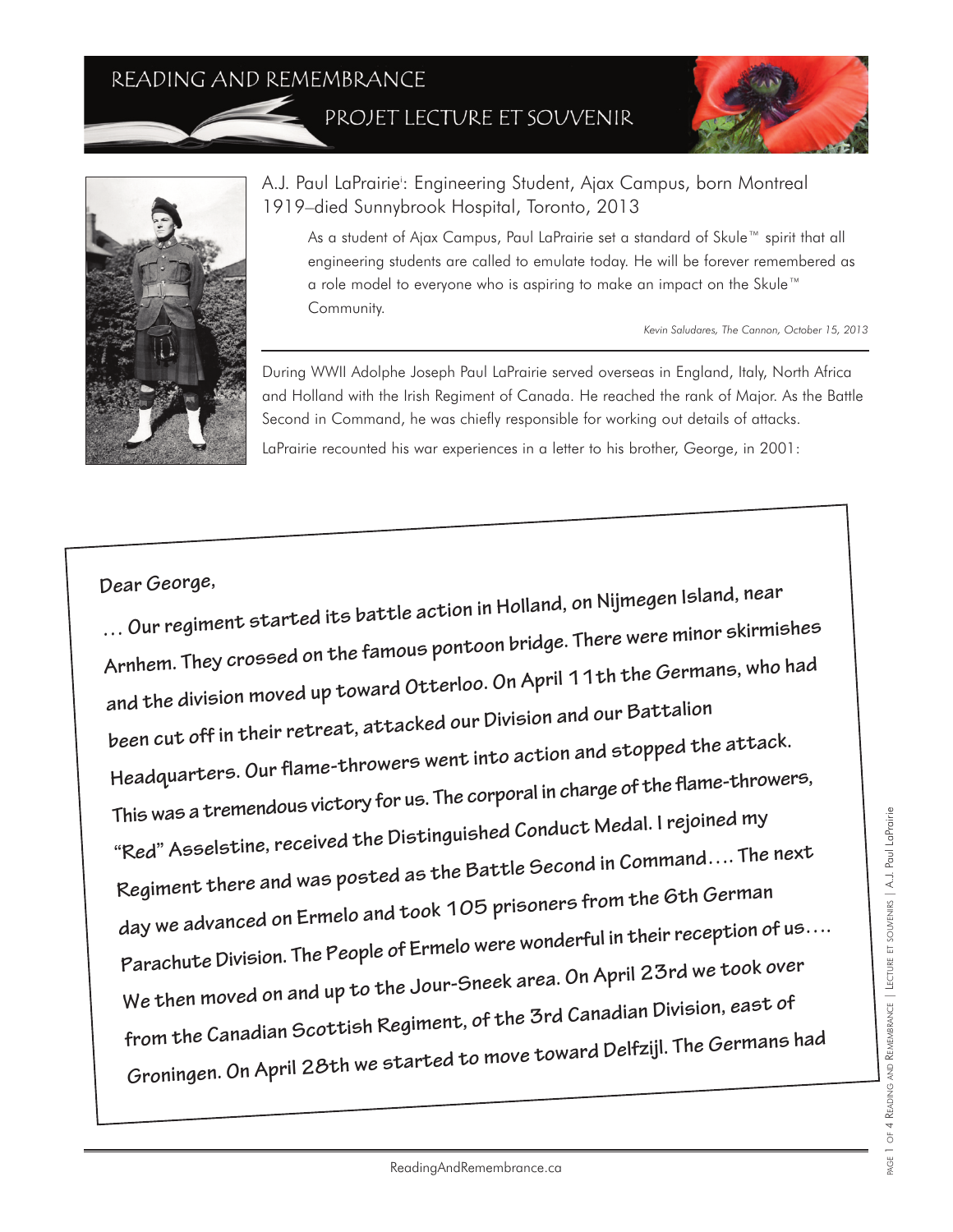**used this port town to bring their supply ships across the Ems River, from Germany. We had brief bits of fighting here and there and moved up to Heveskes. As Battle 2i/c it was my job to work out the details of an attack with heavy artillery support, to move through Weiward and to seize a key bridge**



**before the enemy could destroy it. Our tanks were supposed to cross this bridge at daylight. The bridge was the only way that our tanks could cross some swampy ground and the river. On the morning of May 2nd, A Company was supposed to lead the attack. Unfortunately, A Company had gone through some terrible actions. There were only eighteen men left, of an establishment of one hundred and twenty-seven. The Company Commander was also a casualty. So, being the one who made the plan of attack, I took over. We went ahead with what is called a creeping box barrage of artillery. Shells were falling to each side of us and in front. As we advanced, the shells fell farther in front. This barrage was to keep down enemy infantry. Then, there was a dog-leg. We followed the road with a sharp left turn, with the artillery changing too. When we reached the bridge two sections of our troops ran across and the third section stayed at the near end. Then I saw two men, who I thought were our troops checking for mines on the bridge. They were Germans putting in mines. That was the end of their activity. As daylight came I could see around us the huge artillery placements. Then I saw a long stairway going down into the ground. My Batman, of Polish origin, could speak German. Some prisoners told him that below was the big headquarters. So, for some reason, I wanted to go down. God must have been on my side. I decided to take off my steel helmet and put on my Green Bonnet. To do so I had**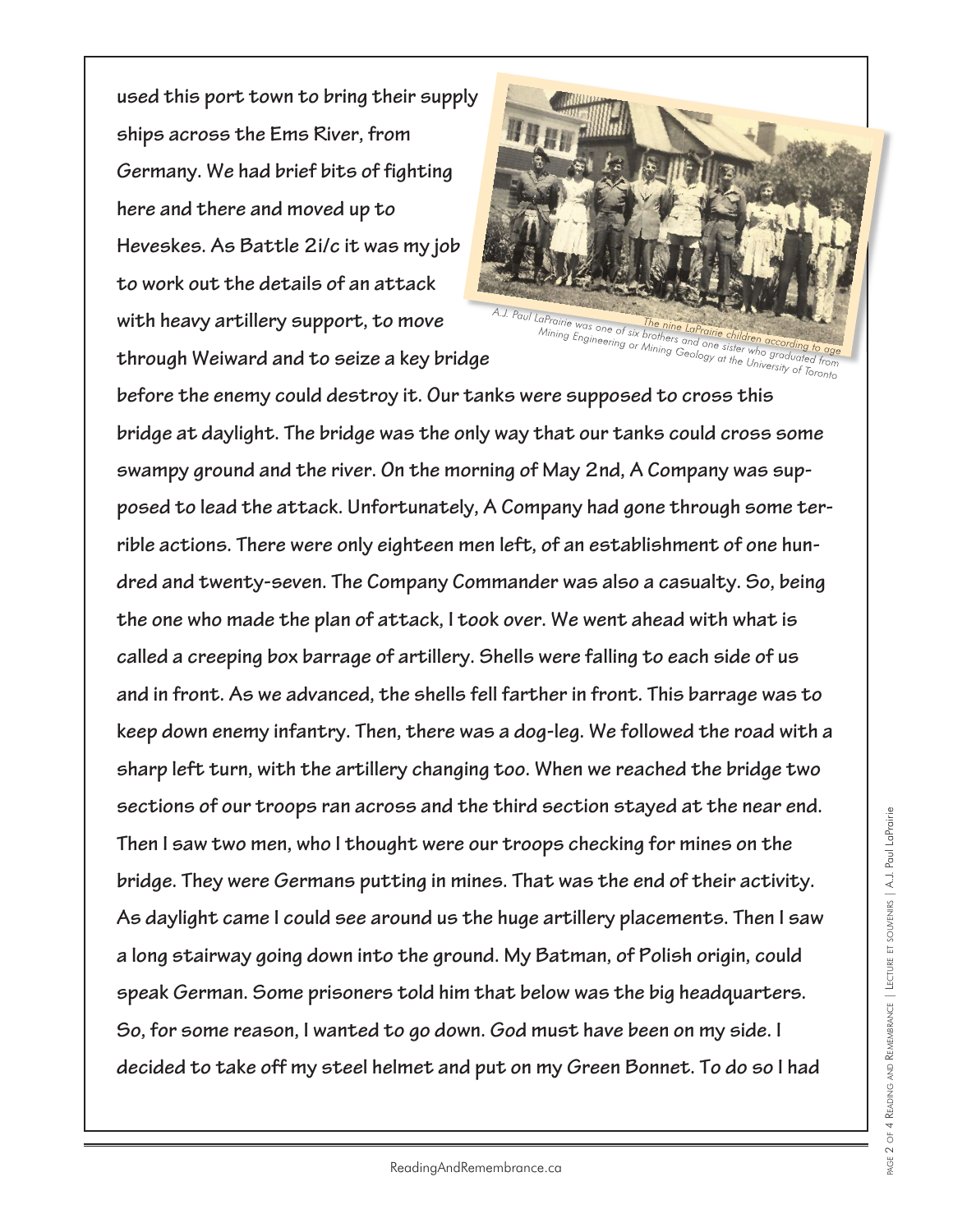**to put my revolver in its holster which was under my loose camouflage jacket. Then, I put the steel helmet in the rear pouch of the jacket. Down the steps I went into a large room with telephones and radios and staff people sitting at the desks. At the bottom of the stairs was a German soldier pointing a sub-machine gun at me. However, I was not carrying a weapon and was not wearing a steel helmet. A senior officer who spoke English came forward. I told him that I wanted to talk to his Commanding Officer, and was brought to** *Korvet Kapitan* **Von Walters (Major General). I told him unless he surrendered his troops, our artillery bombardment would start again. Through his interpreter he said that enough of his men had been killed, and gave the order for the radio and telephone operators to issue a cease fire order. We then took 38 Officers and 1386 other ranks as prisoners. As a matter of interest, I took the** *Korvet Kapitan* **back to Brigade Headquarters. Our Brigade Intelligence Officer spoke German and questioned him. Then, the** *Korvet Kapitan* **pointed at me and asked the I.O. what my rank was. I was still in my camouflage coverall. I thought he was being a bit uppity, wanting to make sure that he, of senior rank, had been captured by a senior officer. I told the I.O. to tell him that I was a Boy Scout, and left. I was awarded my Distinguished Service Order for this adventure. That was the end of the war for us. On the 5th of May, all of the Germans in Holland surrendered.**



LaPrairie returned to Canada to attend university at the Faculty of Applied Science and Engineering at the University of Toronto in 1946, and attended school at the Ajax Campus with a large class of returning veterans. He spent two years at

Ajax with his fellow students, and moved to the St. George Campus in the fall of 1948.

During LaPrairie's time at Ajax, he concluded that a 'regimental' band was in order. At the time, he was still active in the Militia, and through his contacts in the Irish Regiment, acquired the necessary equipment for what would become a world-famous band.

Scrounging through Fort York, the University Avenue and Fleet Street Armouries and the Sally Ann at Church and King Streets, he turned up a collection of Irish regiments' red tunics, some pith helmets, six Dragoon's brass hel